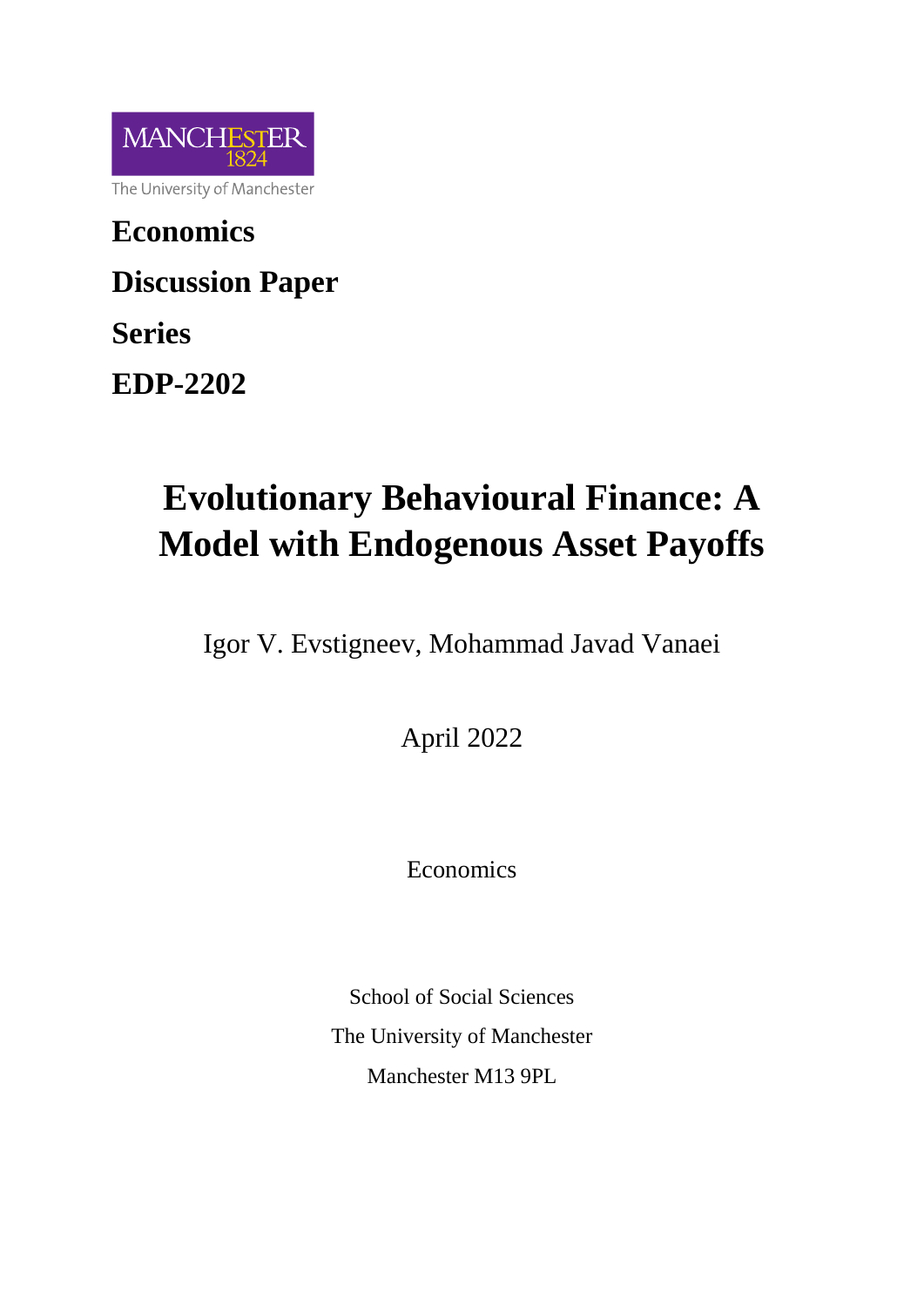## EVOLUTIONARY BEHAVIOURAL FINANCE: A MODEL WITH ENDOGENOUS ASSET PAYOFFS

I.V. Evstigneev<sup>1</sup> and M.J. Vanaei<sup>2</sup>

**Abstract.** The paper explores financial market dynamics from evolutionary and behavioural perspectives. Most of the studies on this topic deal with models in which asset payoffs are exogenous and depend only on the underlying stochastic process of states of the world. The present work proposes a model in which the payoffs of assets are endogenous: they depend on the share of total market wealth invested in the asset.

#### 1 Introduction

Evolutionary Behavioural Finance (EBF) is a novel research area at the interface of Mathematical Economics and Mathematical Finance combining behavioural and evolutionary approaches to the modelling of financial markets. The classical theory (Radner [13, 14]) relies upon the hypothesis of full rationality of market players, who are assumed to maximize their utilities subject to budget constraints, i.e. solve well-defined and precisely stated constrained optimization problems. EBF models abandon this hypothesis and permit market players to have a whole variety of patterns of behaviour determined by their individual psychology, not necessarily describable in terms of utility maximization. Strategies may involve, for example, mimicking, satisficing, rules of thumb based on experience, etc. Objectives might be of an evolutionary nature: survival (especially in crisis environments), domination in a market segment, fastest capital growth, etc. They might be relative—taking into account the performance of the others.

<sup>1</sup>Economics Department, University of Manchester, igor.evstigneev@manchester.ac.uk. (Corresponding Author.)

<sup>&</sup>lt;sup>2</sup>Economics Department, University of Manchester, mohammadjavad.vanaei@postgrad. manchester.ac.uk.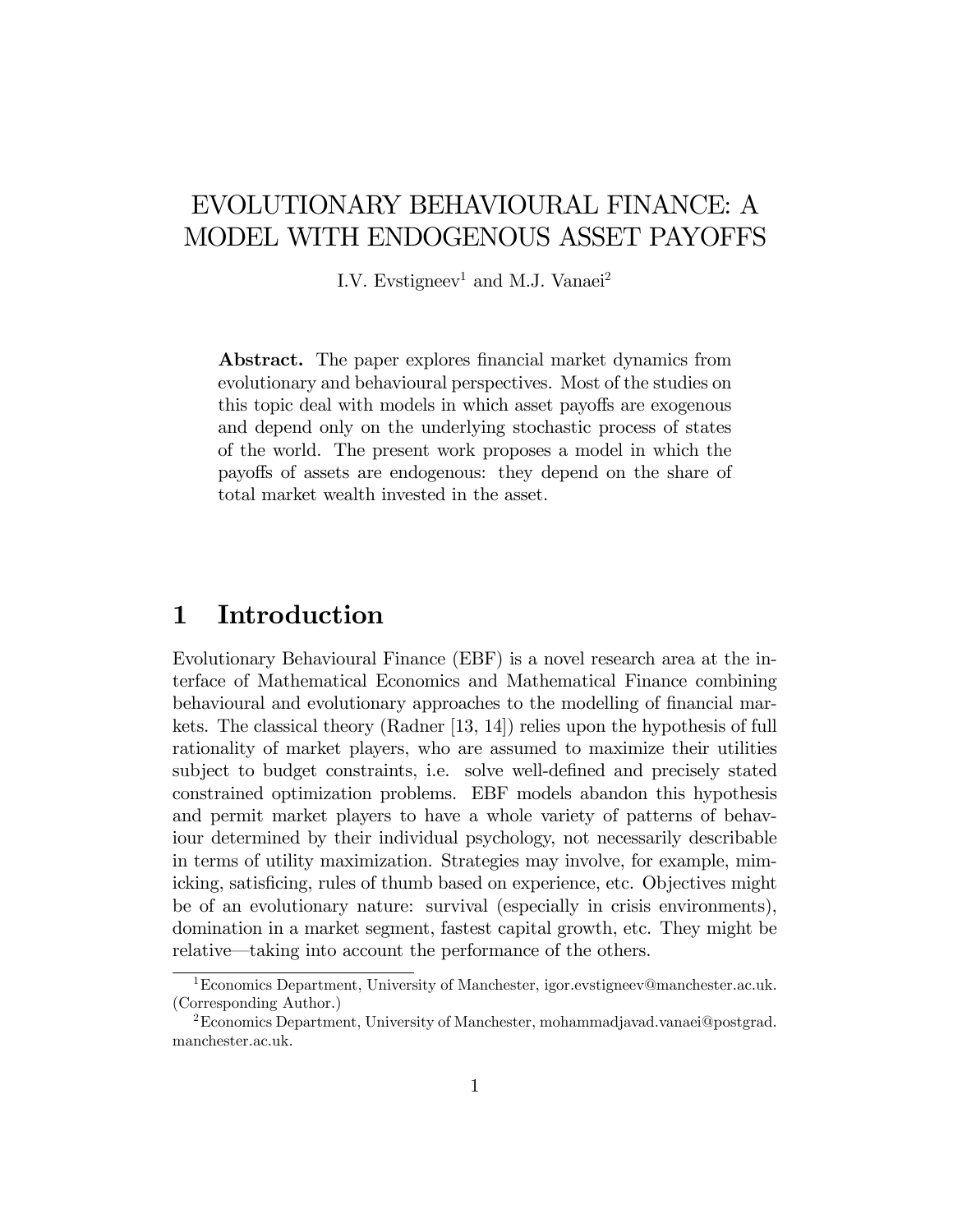EBF deals with stochastic dynamic models of financial markets in which asset prices are determined endogenously by short-run equilibrium of supply and demand. Equilibrium is formed consecutively in each time period in the course of interaction of investment strategies of competing market participants. It is defined directly via the set of strategies of the market players specifying the patterns of their investment behaviour (behavioural equilibrium). An important feature of EBF models is that they employ only objectively observable market data and do not use unobservable individual agents' characteristics, such as their utilities and beliefs. Thereby they suggest a path towards creating an operational alternative to the traditional Dynamic Stochastic General Equilibrium analysis for financial markets.

The main focus of studies in the field is on questions of survival and extinction of investment strategies in the market selection process. A central goal is to identify those strategies that allow an investor to survive, i.e. to keep with probability one a strictly positive, bounded away from zero share of market wealth over an infinite time horizon, irrespective of the strategies used by the other players. Typical results show that under very general assumptions, survival strategies exist and are easily computable.

First models integrating evolutionary and behavioural approaches were proposed in Amir et al. [3, 4]. A survey describing the state of the art in EBF by 2016 and outlining a program for further research was given in Evstigneev et al. [8]. An elementary textbook treatment of the subject can be found in Evstigneev et al. [7], Ch. 20. For a most recent review of the development of studies related to this area see Holtfort [10]. General perspectives of a synthesis of behavioural and mainstream economics based on the evolutionary approach are discussed in a recent paper by Aumann [5].

The basic sources for EBF are behavioural economics and finance (Tversky and Kahneman [18], Shiller [16], Bachmann et al. [6]), evolutionary game theory (Weibull [19], Samuelson [15], Gintis [9], Kojima [11]) and games of survival (Milnor and Shapley [12], Shubik and Thompson  $[17]$ <sup>3</sup>.

Most of the studies on EBF consider assets with exogenous asset payoffs or dividends. To the best of our knowledge the only exception is paper by Amir et al. [2] that introduced an EBF model with long-lived dividendpaying assets in which the dividends depend on the fraction of total market wealth invested in the asset. The present paper suggests an analogous model

 $3$ For a comprehensive discussion of game-theoretic aspects of EBF in a different but closely related model see Amir et al. [4], Sections 1 and 6.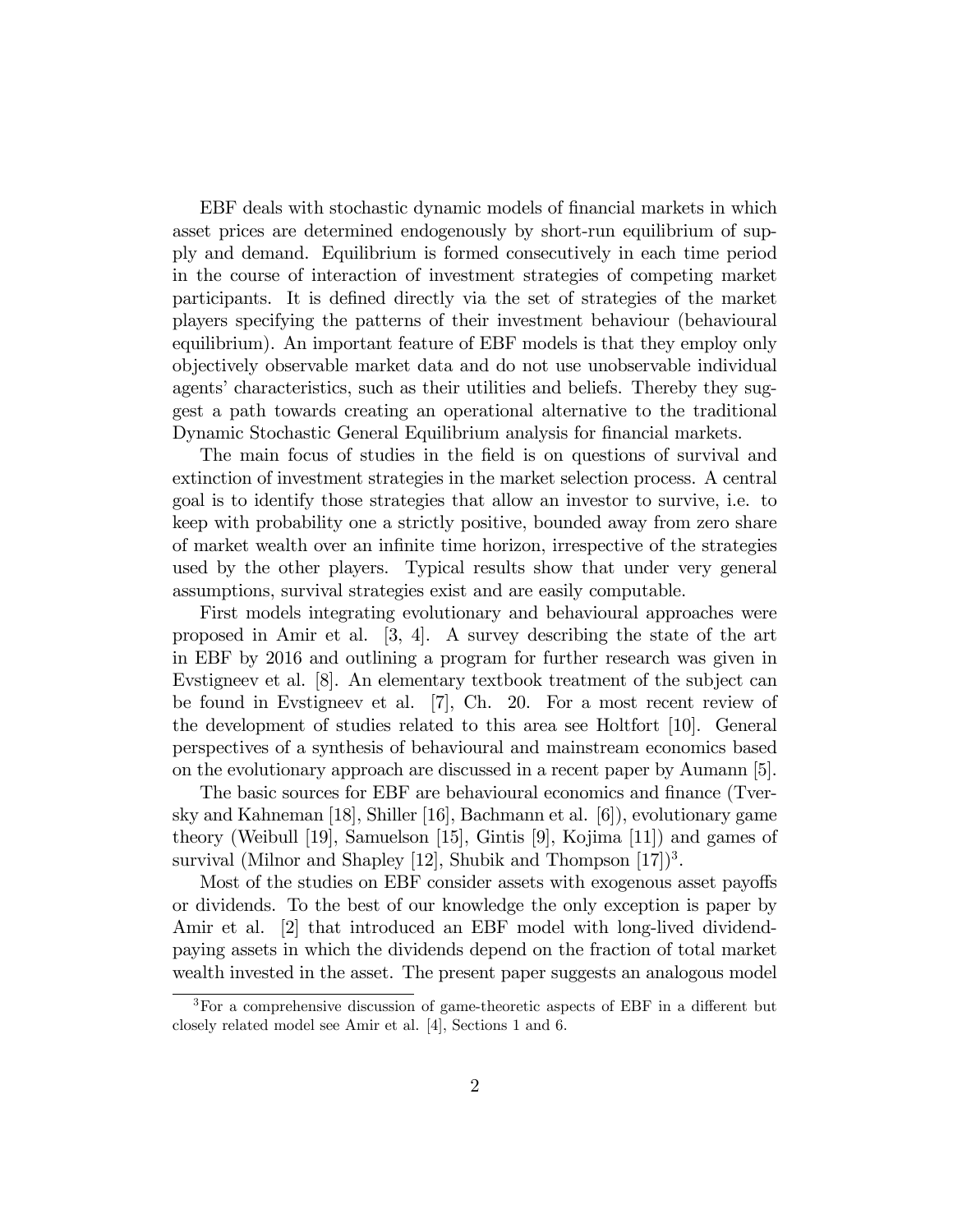with short-lived (one-period) assets.

### 2 The model

Asset structure. Trading on the asset market is possible at any of the moments of time (dates)  $t = 0, 1, 2,...$  Random factors influencing the market are described in terms of a discrete-time stochastic process of states of the world  $s_1, s_2, ...$  with values in a measurable space S. The probability measure P on the space of paths  $\omega = (s_1, s_2, ...)$  of this process is given exogenously. We denote by  $s^t$  the history of states of the world up to time  $t \geq 1$ :

$$
s^t = (s_1, \ldots, s_t).
$$

All functions we consider in this paper, in particular, functions of  $s^t$  ( $t \ge 1$ ) are supposed to be jointly measurable with respect to all its arguments.

There are  $K \geq 2$  "short-lived" assets  $k = 1, 2, ..., K$ . They live one period but are identically reborn every next period. For each asset k and time  $t \geq 0$ we are given a function  $V_{t,k}(s^t) > 0$  describing exogenous *asset supply*—the total volume of "physical units" of asset  $k$  available in the market at time  $t$ . For  $t = 0$  the supply  $V_{0,k}$  of asset k is constant.

One unit of asset k issued at time  $t \geq 0$  yields the *payoff* 

$$
D_{t+1,k}(s^{t+1}, W_{t,k}) \ge 0
$$

at time  $t + 1$ , where  $s^{t+1}$  is the history of states of the world up to time  $t + 1$ and  $W_{t,k}$  is the share of total wealth invested by all the market participants in asset k at time t (the precise definition of  $W_{t,k}$  is provided below, see (4)). The given function  $D_{t+1,k}(s^{t+1}, W_{t,k})$  of the history  $s^t$  and the number  $W_{t,k} \geq 0$  is nonnegative and strictly positive if  $W_{t,k} > 0$ .

**Investors and their portfolios.** There are N investors (traders)  $i =$  $1, ..., N$ . Every investor i at each time  $t = 0, 1, 2, ...$  selects a portfolio

$$
x_t^i = (x_{t,1}^i, ..., x_{t,K}^i),
$$

where  $x_{t,k}^i$  is the number of units of asset k in the portfolio  $x_t^i$ . The procedure of portfolio selection based on investment proportions will be described later. The portfolio  $x_t^i = x_t^i(s^t)$  for  $t \ge 1$  depends, generally, on the history  $s^t$  of states of the world up to time t. To alleviate notation, we will often omit  $s^t$ , writing e.g.  $x_t^i$  in place of  $x_t^i(s^t)$ .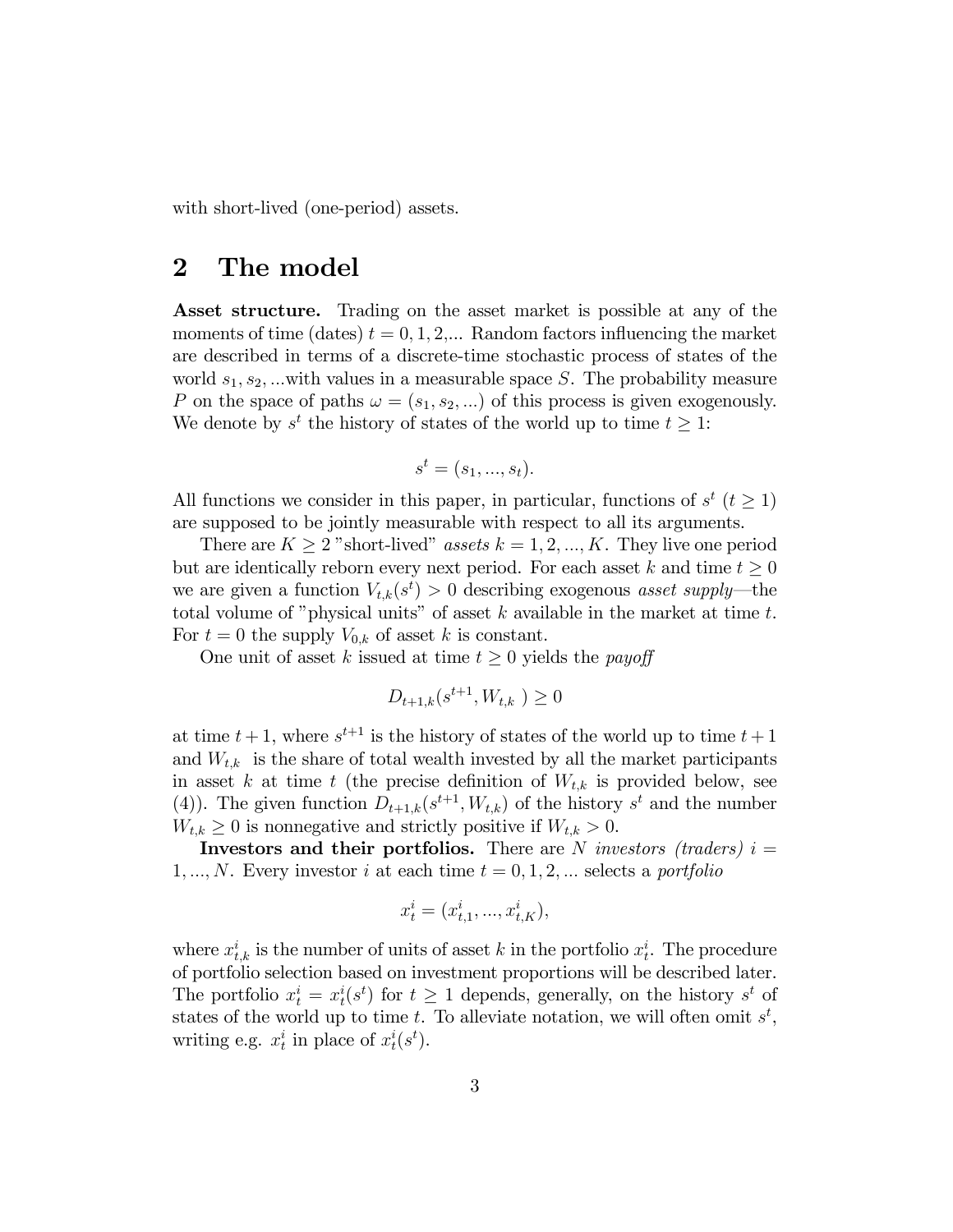**Equilibrium.** In the model at hand, for each moment of time  $t \geq 1$  and each random situation  $s^t$ , the market for every asset k is in equilibrium:

$$
\sum_{i=1}^{N} x_{t,k}^{i}(s^{t}) = V_{t,k}(s^{t}).
$$
\n(1)

This equality means that the total market demand of asset  $k$  is equal to the total supply of asset  $k$ , i.e., each asset is in the portfolio of some investor.

**Wealth of an investor.** The wealth  $w_t^i$  of investor i at time  $t \geq 1$  can be computed as follows:

$$
w_t^i = \sum_{k=1}^K D_{t,k} x_{t-1,k}^i,
$$
\n(2)

where

$$
D_{t,k} = D_{t,k}(s^t, W_{t-1}^k).
$$

The sum in  $(2)$  represents the total payoff obtained at date t by trader i from her yesterday's portfolio  $x_{t-1}^i = (x_{t-1,1}^i, ..., x_{t-1,K}^i)$ . For  $t = 0$ , the initial wealth  $w_0^i > 0$  of each investor i is a constant given in the model. Both the left-hand side and the right-hand side of  $(2)$  are functions of the history  $s<sup>t</sup>$ (which is skipped for shortness).

**Total market wealth.** Total market wealth  $W_t$  at time  $t \geq 1$  is computed as follows:

$$
W_t = \sum_{i=1}^{N} w_t^i = \sum_{i=1}^{N} \sum_{k=1}^{K} D_{t,k} x_{t-1,k}^i = \sum_{k=1}^{K} D_{t,k} \sum_{i=1}^{N} x_{t-1,k}^i = \sum_{k=1}^{K} D_{t,k} V_{t-1,k}.
$$
 (3)

The last inequality holds by virtue of the equilibrium condition (1). For  $t = 0$ , we have

$$
W_0 = \sum_{i=1}^N w_0^i ,
$$

where  $w_0^i$  is the given initial wealth of investor *i*.

Investment strategies (portfolio rules). Investment strategies will be characterized in terms of vectors  $\lambda_t^i = (\lambda_{t,1}^i, ..., \lambda_{t,K}^i)$  of investment proportions

$$
\lambda_{t,k}^i \ge 0, \sum_{k=1}^K \lambda_{t,k}^i = 1,
$$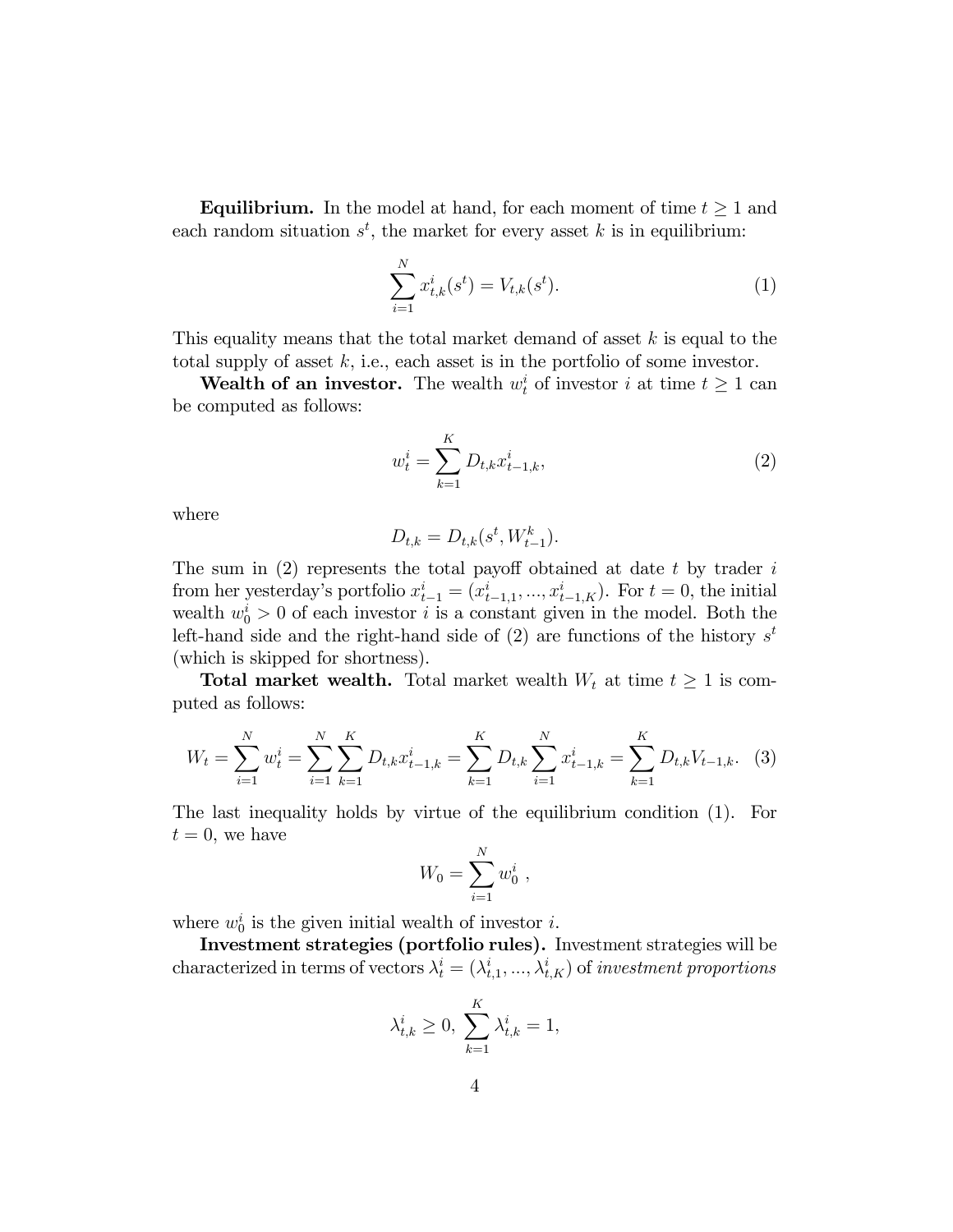according to which traders  $i = 1, ..., N$  allocate wealth across assets. In game-theoretic terms,  $\lambda_t^i$  may be regarded as an *action* that is undertaken by player  $i$  at time  $t$  in the asset market game at hand. An *investment* strategy (portfolio rule)  $\Lambda^i$  of player i is described in terms of a vector function  $\Lambda_t^i(s^t, H_{t-1})$  specifying what vector of investment proportions

$$
\lambda_t^i = \Lambda_t^i(s^t, H_{t-1})
$$

to select at each time  $t \geq 1$  depending on the history  $s^t = (s_1, ..., s_t)$  of states of the world and the history of play

$$
H_{t-1} = \{\lambda_s^i : 0 \le s \le t-1, \ i = 1, ..., N\}.
$$

The latter contains information about the actions  $\lambda_s^i$  of all traders  $i = 1, ..., N$ at all moments of time  $s = 0, 1, ..., t - 1$ . Additionally, the strategy  $\Lambda^i$ indicates the vector  $\lambda_0^i$  of investment proportions to be chosen at time 0.

Among all strategies  $\Lambda_t^i(s^t, H_{t-1})$  we will distinguish those ones for which  $\Lambda_t^i$  depends only on  $s^t$  and not on  $H_{t-1}$ . Such strategies are called *basic*. A basic portfolio rule  $\Lambda^i$  of investor i is specified by a sequence of vectors of investment proportions

$$
\Lambda^i=(\lambda^i_0,\lambda^i_1(s^1),\lambda^i_2(s^2),...)
$$

describing the investment behaviour of player  $i$  at each time  $t$  and in every random situation  $s^t$ .

Wealth  $w_{t,k}^i$  of investor i invested in asset k. If  $\lambda_t^i = (\lambda_{t,1}^i, ..., \lambda_{t,K}^i)$ is the vector of investment proportions selected by investor  $i$  at time  $t$ , then her wealth  $w_{t,k}^i$  invested into asset k at this time is

$$
w_{t,k}^i = \lambda_{t,k}^i w_t^i,
$$

where  $w_t^i$  is the investor *i*'s wealth (budget) at time *t*.

The share  $W_{t,k}$  of the total market wealth invested in asset k. The total wealth invested in asset  $k$  can be expressed as

$$
\sum_{i=1}^{N} w_{t,k}^{i} = \sum_{i=1}^{N} \lambda_{t,k}^{i} w_{t}^{i} .
$$

The share  $W_{t,k}$  of the total market wealth  $W_t$  (see (3)) invested in asset k is equal to

$$
W_{t,k} = \frac{\sum_{i=1}^{N} w_{t,k}^i}{W_t} = \frac{\sum_{i=1}^{N} \lambda_{t,k}^i w_t^i}{W_t}.
$$
 (4)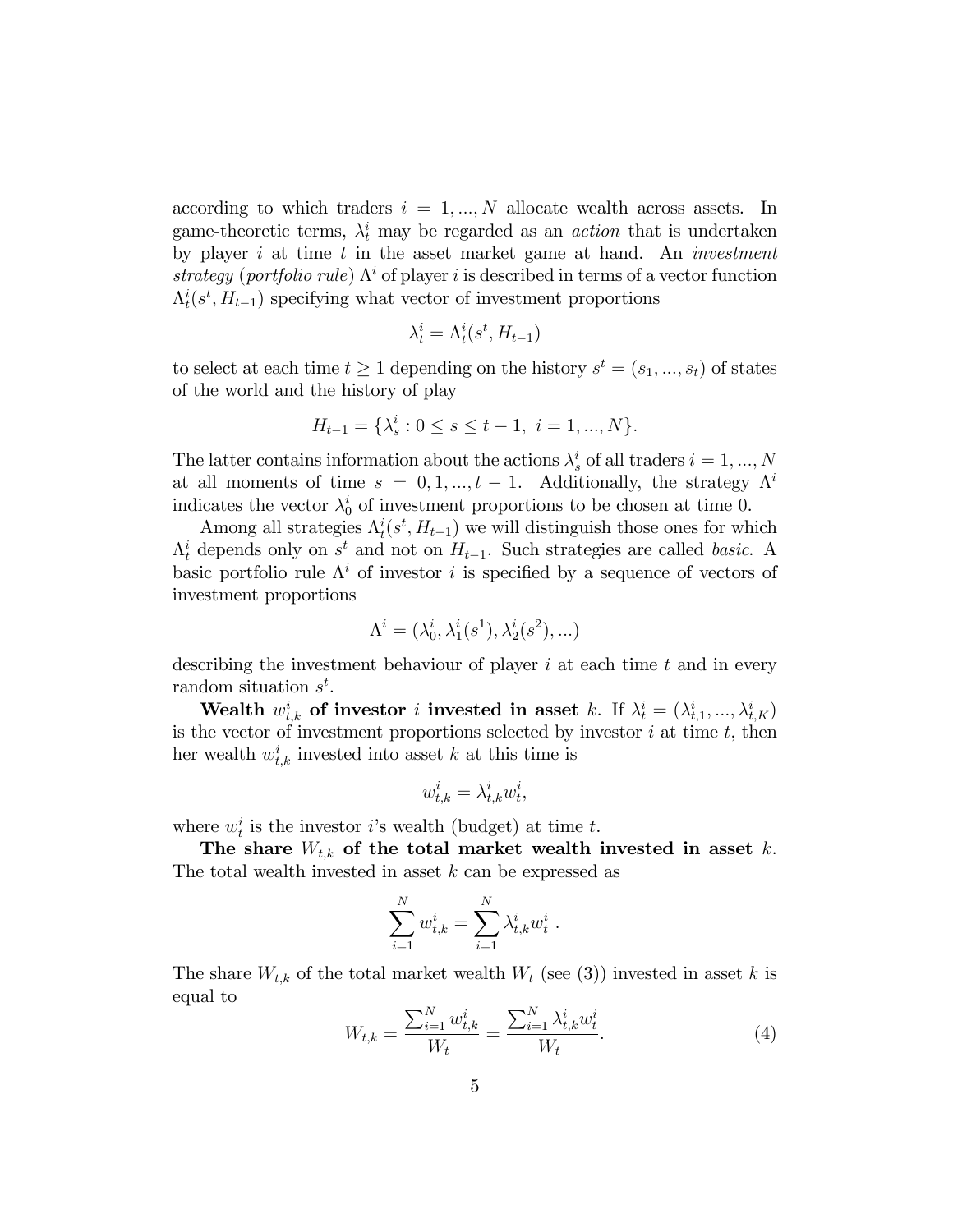Equilibrium asset prices. Given the vectors of investment proportions

$$
\lambda_t^i = (\lambda_{t,1}^i, ..., \lambda_{t,K}^i), \ i = 1, ..., N,
$$

of investors  $i = 1, ..., N$  at time t the equation

$$
p_{t,k}V_{t,k} = \sum_{j=1}^{N} \lambda_{t,k}^{j} w_t^{j}
$$
 (5)

determines for each  $k$  and  $s<sup>t</sup>$  the *equilibrium* (*market clearing*) price

$$
p_{t,k} = p_{t,k}(s^t)
$$

of asset k. Equation  $(5)$  is the equilibrium condition expressed in financial terms. The product  $p_{t,k}V_{t,k}$  on the left-hand side is the value of the total mass of asset  $k$  available in the market. The sum on the right-hand side,  $\sum_{j=1}^N \lambda_{t,k}^j w_t^j$  $t<sub>t</sub>$ , expresses the total amount invested in asset k by all the market players. From equation (5) we obtain the following formula for the equilibrium price of asset  $k$  at time  $t$ :

$$
p_{t,k} = \frac{1}{V_{t,k}} \sum_{j=1}^{N} \lambda_{t,k}^{j} w_t^{j}.
$$
 (6)

Investors' portfolios expressed via strategies. If investor i's wealth is  $w_t^i$ , the proportion of wealth invested in asset k is  $\lambda_{t,k}^i$ , and the price of asset k is  $p_{t,k}$ , then the number  $x_{t,k}^i$  of units of asset k in the portfolio of investor  $i$  at time  $t$  is equal to

$$
x_{t,k}^i = \frac{\lambda_{t,k}^i w_t^i}{p_{t,k}}.\tag{7}
$$

In view of (6) this yields

$$
x_{t,k}^i = V_{t,k} \frac{\lambda_{t,k}^i w_t^i}{\sum_{j=1}^N \lambda_{t,k}^j w_t^j}.
$$
\n
$$
(8)
$$

By summing up these equations for  $i = 1, ..., N$ , we get (1), as it should be according to the equilibrium hypothesis.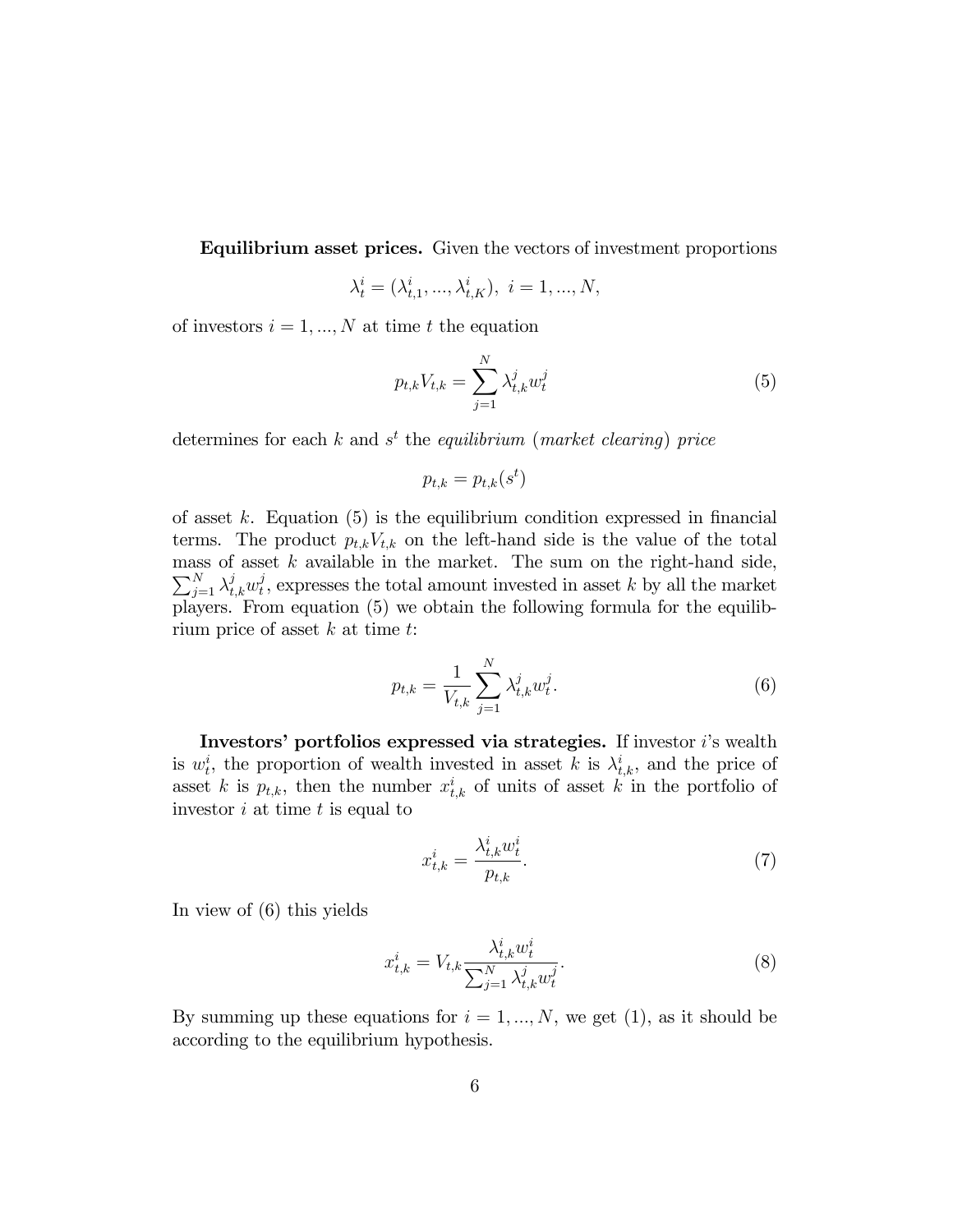**Dynamics of wealth of the investors.** If investor  $i$ 's portfolio at time  $t \ge 0$  is  $x_t^i = (x_{t,1}^i, ..., x_{t,K}^i)$ , then her wealth at time  $t + 1$  is

$$
w_{t+1}^i = \sum_{k=1}^K D_{t+1,k}(s^{t+1}, W_{t,k}) x_{t,k}^i,
$$

where  $W_{t,k}$ , we recall, is the share of the total market wealth invested in asset k at time t. By using  $(8)$ , we get

$$
w_{t+1}^i = \sum_{k=1}^K D_{t+1,k}(s^{t+1}, W_{t,k}) V_{t,k} \frac{\lambda_{t,k}^i w_t^i}{\sum_{j=1}^N \lambda_{t,k}^j w_t^j}.
$$
 (9)

Admissible strategy profiles. Note that formula (7) makes sense only if  $p_{t,k} > 0$ . In this connection we introduce the following definition. A strategy profile  $(\Lambda^1, ..., \Lambda^N)$  of all the investors  $i = 1, ..., N$  is called *admissible* if the vectors of investment proportions  $\lambda_t^i = (\lambda_{t,1}^i, ..., \lambda_{t,K}^i), i = 1, ..., N$ , generated by this strategy profile satisfy (for all  $k$ , t and  $s<sup>t</sup>$ ) the following condition:

$$
\sum_{i=1}^{N} \lambda_{t,k}^{i} > 0,
$$
\n(10)

which means that for each asset  $k$  there is at least one investor allocating a strictly positive share of her wealth in it. Clearly this condition holds if at least one investor  $i$  uses a fully diversified strategy guaranteeing that all the investment proportions  $\lambda_{t,k}^i$  are strictly positive. In what follows we will assume that all strategy profiles under consideration are admissible. The assumption of admissibility implies that  $w_t^i > 0$  and  $p_{t,k} > 0$  for each t, i and k. This is proved by induction (step by step, passing from t to  $t + 1$ ) by using (9), (6) and the assumption that if  $W > 0$  then  $D_{t,k}(s^t, W) > 0$ .

### 3 A central result

Market dynamics: An evolutionary perspective. The main focus of our analysis will be on the dynamics of the market shares of the investors

$$
r_t^i = \frac{w_t^i}{W_t} \ (i = 1, ..., N),
$$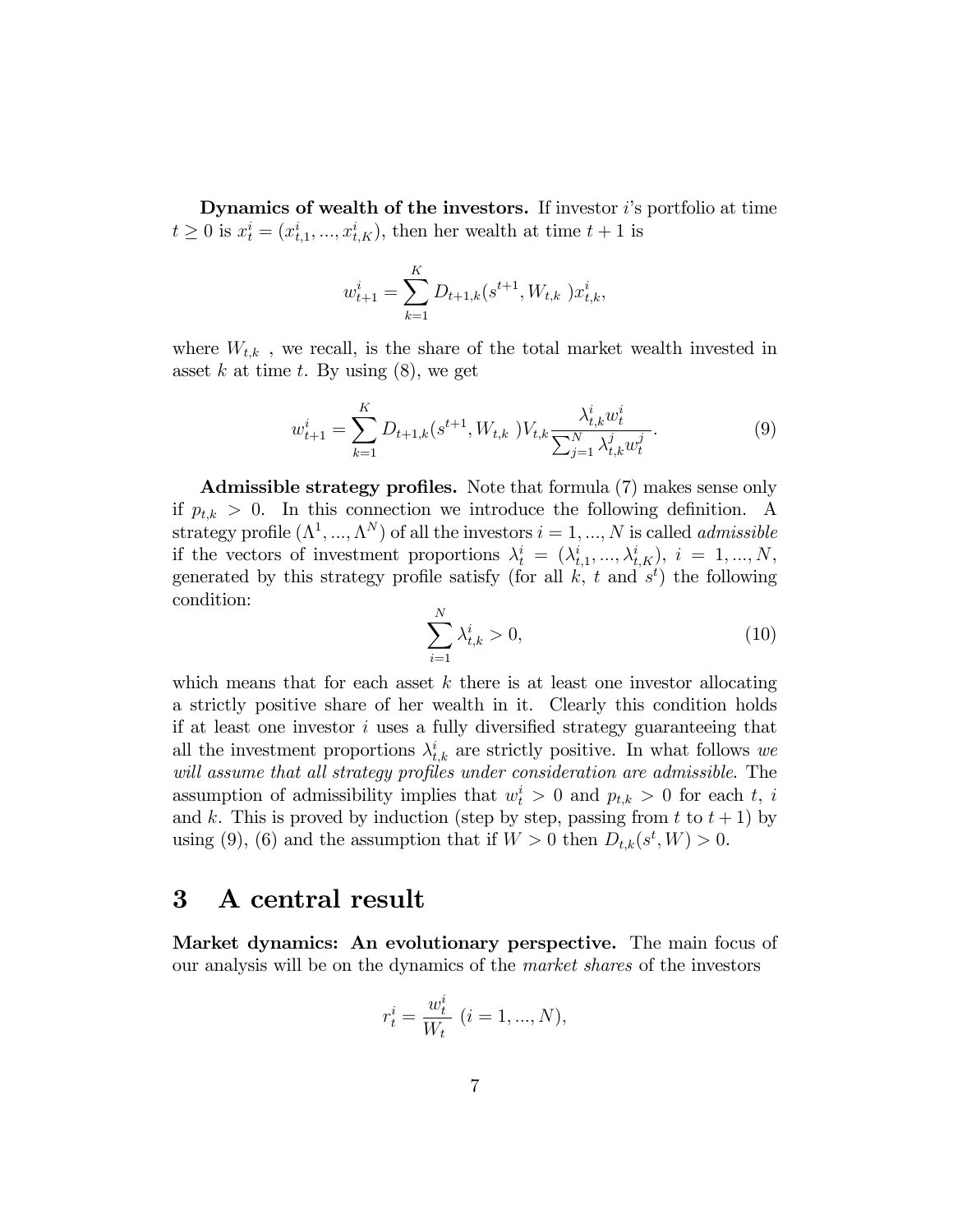where  $w_t^i$  is the investor *i*'s wealth and  $W_t = \sum_{i=1}^N w_t^i$  is the total market wealth at time  $t$ . We will use in this analysis equations  $(9)$  that describe the dynamics of the wealth  $w_t^i$  of investors  $i = 1, 2, ..., N$  whose investment strategies  $\Lambda^1, ..., \Lambda^N$  generate the vectors of investment proportions  $\lambda_t^i$  =  $(\lambda_{t,1}^i,...,\lambda_{t,K}^i).$ 

Suppose that the market players  $i = 1, 2, ..., N$  use strategies  $\Lambda^1, ..., \Lambda^N$ , respectively. Investor *i*, or her portfolio rule  $\Lambda^i$ , is said to *survive* in the market selection process (within the strategy profile  $(\Lambda^1, ..., \Lambda^N)$ ) if the market share  $r_t^i$  is strictly positive and bounded away from zero almost surely:

$$
\inf_{t \ge 0} r_t^i > 0 \text{ (a.s.).}
$$

Here, "almost surely" is understood with respect to the given probability P on the space of paths  $\omega = (s_1, s_2, ...)$  of the process of states of the world.

A portfolio rule is termed a survival strategy if it guarantees unconditional survival for the investor using it irrespective of what strategies are used by the other market participants.

In order to survive you have to win! One might think that the focus on survival substantially restricts the scope of the analysis, since "one should care about survival only if things go wrong". It turns out, however, that the class of survival strategies in most of the EBF models coincides with the class of unbeatable strategies performing in the long run not worse in terms of wealth accumulation than any other strategies competing in the market. To demonstrate this let us reformulate the notion of a survival strategy in terms of the wealth processes  $(w_t^i)_{t=0}^{\infty}$  of the market players  $i = 1, 2, ..., N$ . Survival of a portfolio rule  $\Lambda^1$  used by player 1 means that  $w_t^1 \ge c \sum_{i=1}^N w_t^i$ , where  $c$  is a strictly positive random variable. The last inequality holds if and only if

$$
w_t^i \le C w_t^1, \ i = 1, ..., N,
$$
\n(11)

where  $C$  is some random variable. Property  $(11)$  expresses the fact that the wealth of any player i using any strategy  $\Lambda^i$  cannot grow asymptotically faster than the wealth of player 1 who uses the strategy  $\Lambda^1$ . If this is the case, the portfolio rule  $\Lambda^1$  is called *unbeatable*. Thus survival strategies are those and only those that are unbeatable, and so "in order to survive, you have to win!"

Key assumption. A central result of this note is a construction of a survival strategy in the model at hand. To this end we will need the following assumption: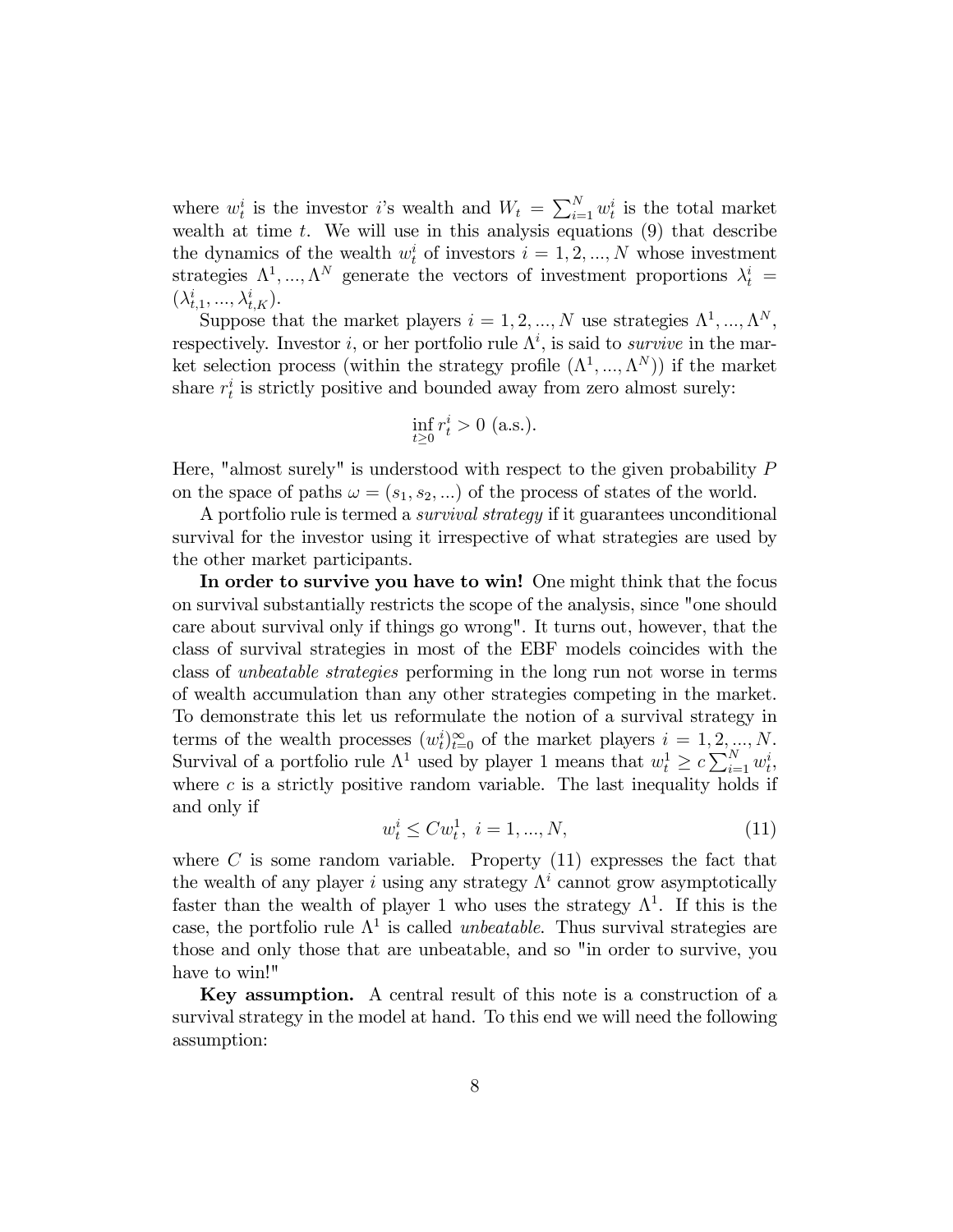(D) For each k, t and  $s^t$ , the payoff function  $D_{t+1,k}(s^{t+1}, W_{t,k})$  of asset k is linear and strictly increasing in  $W_{t,k}$ :

$$
D_{t+1,k}(s^{t+1}, W_{t,k}) = D_{t+1,k}(s^{t+1})W_{t,k}, \text{ where } D_{t+1,k}(s^{t+1}) > 0.
$$

The Kelly portfolio rule. Denote by  $\Delta^K$  the unit simplex consisting of all non-negative vectors  $\lambda = (\lambda_1, ..., \lambda_K)$  such that  $\sum_{k=1}^K \lambda_k = 1$ . Define the *relative payoffs* of assets  $k = 1, 2, ..., K$  by

$$
R_{t+1,k}(s^{t+1}) = \frac{D_{t+1,k}(s^{t+1})V_{t,k}(s^t)}{\sum_{m=1}^K D_{t+1,m}(s^{t+1})V_{t,m}(s^t)}
$$
(12)

and put

$$
R_{t+1}(s^{t+1}) = (R_{t+1,1}(s^{t+1}), \dots, R_{t+1,K}(s^{t+1})).
$$
\n(13)

Clearly the vector  $R_{t+1}(s^{t+1})$  belongs to  $\Delta^K$  for each  $s^{t+1}$ . It will be convenient to use the following scalar product notation:

$$
\langle R_{t+1}(s^{t+1}), \lambda \rangle = \sum_{k=1}^{K} R_{t+1,k}(s^{t+1}) \lambda_k \tag{14}
$$

where  $\lambda = (\lambda_1, ..., \lambda_K) \in \Delta^K$ .

The basic investment strategy

$$
\Lambda^*=(\lambda_0^*,\lambda_1^*(s^1),\lambda_2^*(s^2),\ldots)
$$

is called the Kelly (log-optimal) portfolio rule if for each  $t \geq 0$  and any function  $\lambda(s^t)$  with values in  $\Delta^K$  we have

$$
E\ln\langle R_{t+1}(s^{t+1}),\lambda_t^*(s^t)\rangle \ge E\ln\langle R_{t+1}(s^{t+1}),\lambda(s^t)\rangle.
$$

Here  $E$  stands for the expectation with respect to the probability measure P on the space of paths  $\omega = (s_1, s_2, ...)$  of the process of states of the world exogenously given in the model. It is known (see Algoet and Cover 1988, p. 877) that the Kelly investment strategy always exists and under some assumptions of non-degeneracy of the structure of relative payoffs is unique up to a.s. equivalence.

**Theorem 1.** The Kelly portfolio rule  $\Lambda$  is a survival strategy.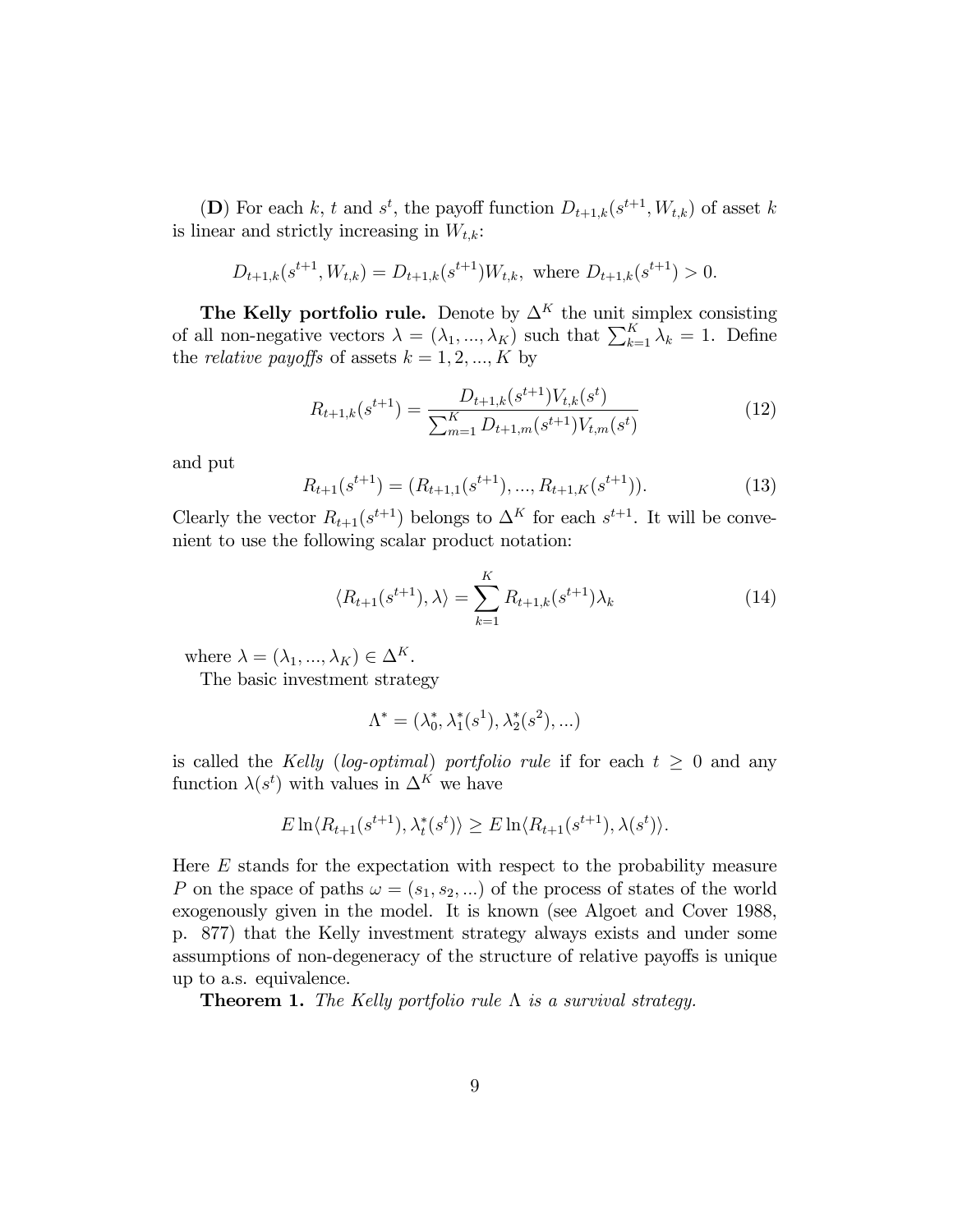**Proof of Theorem 1.** Under assumption  $(D)$ , the dynamics of wealth of investor  $i = 1, ..., N$  employing investment proportions  $\lambda_t^i = (\lambda_{t,1}^i, ..., \lambda_{t,K}^i)$ is governed by the equations

$$
w_{t+1}^i = \sum_{k=1}^K D_{t+1,k} W_{t,k} V_{t,k} \frac{\lambda_{t,k}^i w_t^i}{\sum_{n=1}^N \lambda_{t,k}^n w_t^n}
$$

following from  $(9)$ . Consequently, for any two investors i and j, we have

$$
\frac{w_{t+1}^{i}}{w_{t+1}^{j}} = \frac{\sum_{k=1}^{K} D_{t+1,k} W_{t,k} V_{t,k} \frac{\lambda_{t,k}^{i} w_{t}^{i}}{\sum_{n=1}^{N} \lambda_{t,k}^{n} w_{t}^{n}/W_{t}}}{\sum_{k=1}^{K} D_{t+1,k} W_{t,k} V_{t,k} \frac{\lambda_{t,k}^{j} w_{t}^{j}}{\sum_{n=1}^{N} \lambda_{t,k}^{n} w_{t}^{n}/W_{t}}}
$$
\n
$$
= \frac{w_{t}^{i} \sum_{k=1}^{K} D_{t+1,k} V_{t,k} \lambda_{t,k}^{i}}{w_{t}^{j} \sum_{k=1}^{K} D_{t+1,k} V_{t,k} \lambda_{t,k}^{j}}
$$
\n(15)

(see (4)). By using the notation  $(12) - (14)$ , we get from  $(15)$ 

$$
\frac{w_{t+1}^{i}}{w_{t+1}^{j}} = \frac{w_{t}^{i} \sum_{k=1}^{K} D_{t+1,k} V_{t,k} \lambda_{t,k}^{i} / \sum_{m=1}^{K} D_{t+1,m} V_{t,m}}{w_{t+1}^{j} \sum_{k=1}^{K} D_{t+1,k} V_{t,k} \lambda_{t,k}^{j} / \sum_{m=1}^{K} D_{t+1,m} V_{t,m}}
$$
\n
$$
= \frac{w_{t}^{i} \sum_{k=1}^{K} R_{t+1,k} \lambda_{t,k}^{i}}{w_{t}^{j} \sum_{k=1}^{K} R_{t+1,k} \lambda_{t,k}^{j}} = \frac{w_{t}^{i} \langle R_{t+1}, \lambda_{t}^{i} \rangle}{w_{t}^{j} \langle R_{t+1}, \lambda_{t}^{j} \rangle}.
$$
\n(16)

Suppose that investor j uses the Kelly strategy  $\Lambda^*$  and investor i employs any strategy  $\Lambda^i$  so that the strategy profile at hand leads to the sequence of vectors  $\lambda_t^i$  of *i*'s investment proportions. Then formula (16) yields

$$
\frac{w_{t+1}^i}{w_{t+1}^*} = \frac{\Pi_{t+1}}{\Pi_{t+1}^*},
$$

where  $(w_t^*)_{t\geq 0}$  is the wealth process of the Kelly investor and

$$
\Pi_{t+1} = w_0^i \langle R_1, \lambda_0^i \rangle \dots \langle R_{t+1}, \lambda_t^i \rangle, \ \Pi_{t+1}^* = w_0^* \langle R_1, \lambda_0^* \rangle \dots \langle R_{t+1}, \lambda_t^* \rangle.
$$

By virtue of the Algoet-Cover (1988, p. 877) theorem, the random sequence  $\Pi_{t+1}/\Pi_{t+1}^*$  is a non-negative supermartingale. Therefore it converges a.s. to a finite limit, which implies that the random sequence  $w_{t+1}^i/w_{t+1}^*$  is bounded above by some random variable  $C_i > 0$ . Consequently,  $w_{t+1}^i \leq C_i w_{t+1}^*$  for all i and t (a.s.), and hence the strategy  $\Lambda^*$  is unbeatable. As has been noted above, this is so if and only if  $\Lambda^*$  is a survival strategy.

The proof is complete.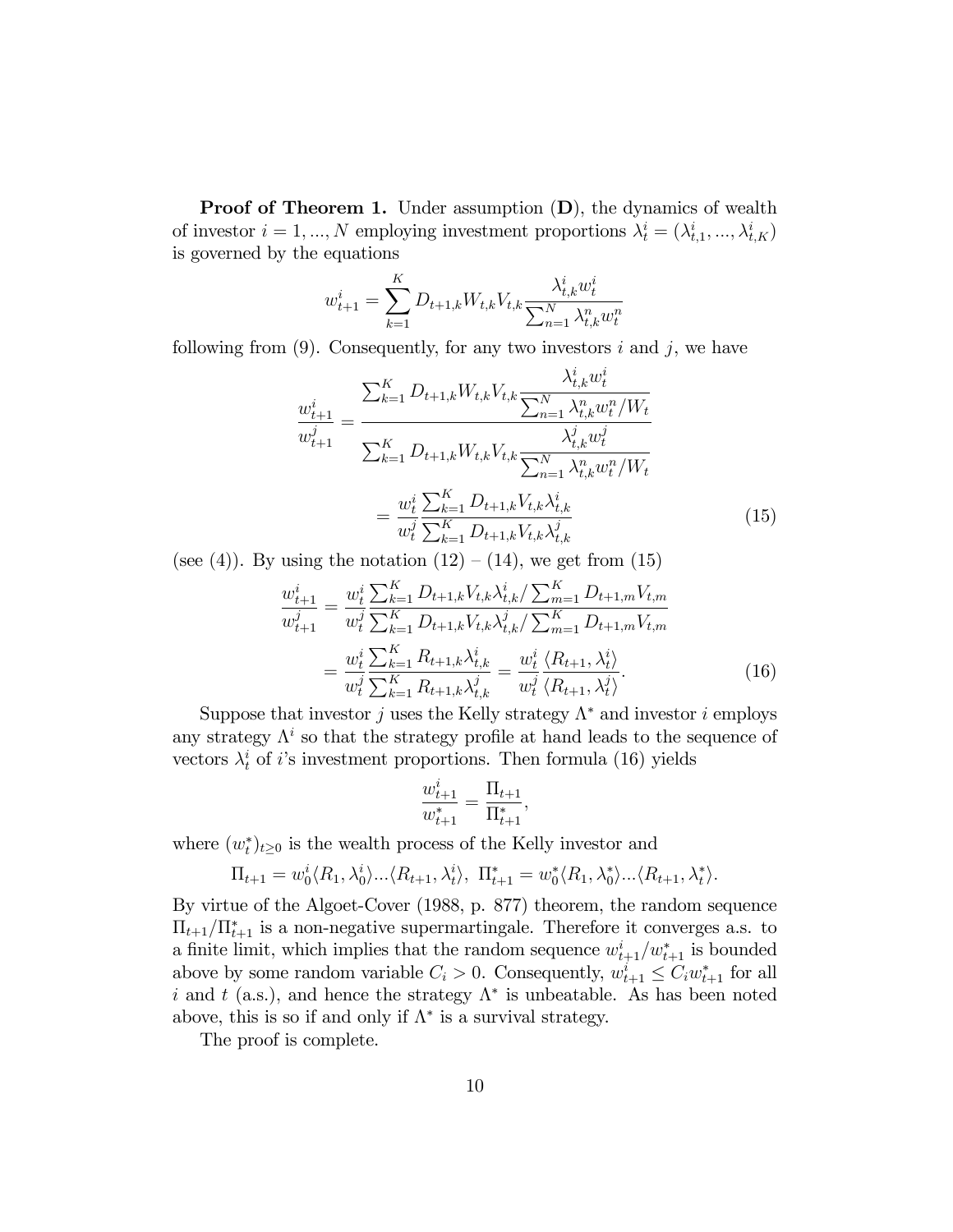### References

- [1] Algoet, P.H., and Cover, T.M. (1988). Asymptotic optimality and asymptotic equipartition properties of log-optimum investment. Annals of *Probability* **16**, 876–898.
- [2] Amir, R., Evstigneev, I. V., Hens, T., Potapova, V., Schenk-Hoppé, K. R. (2021). Evolution in pecunia. Proceedings of the National Academy of Sciences of the USA, 118, No. 26, e2016514118, Special Issue Evolutionary Models of Financial Markets, S.A. Levin and A.W. Lo, Eds.
- [3] Amir, R., Evstigneev, I. V., Hens, T., Xu, L. (2011). Evolutionary Önance and dynamic games. Mathematics and Financial Economics 5, 161-184.
- [4] Amir, R., Evstigneev, I. V., Schenk-Hoppé, K. R. (2013). Asset market games of survival: A synthesis of evolutionary and dynamic games. Annals of Finance 9, 121-144.
- [5] Aumann, R.J. (2019). A synthesis of behavioural and mainstream economics. Nature Human Behavior 3, 666–670.
- [6] Bachmann, K.K., De Giorgi, E.G., Hens, T. (2018). Behavioral Finance for Private Banking: From the Art of Advice to the Science of Advice, 2nd Edition. Wiley.
- [7] Evstigneev, I.V., Hens, T., Schenk-HoppÈ, K.R. (2015). Mathematical Financial Economics: A Basic Introduction. Springer.
- [8] Evstigneev, I.V., Hens, T., Schenk-Hoppé, K.R. (2015). Evolutionary behavioural finance. Handbook of Post Crisis Financial Modelling (E. Haven et al., eds.), Palgrave MacMillan,  $214-234$ .
- [9] Gintis, H. (2009). Game Theory Evolving: A Problem-Centered Introduction to Modeling Strategic Interaction, 2nd Edition. Princeton University Press.
- $[10]$  Holtfort, T. (2019). From standard to evolutionary finance: A literature survey. Management Review Quarterly  $69, 207-232$ .
- [11] Kojima, F. (2006). Stability and instability of the unbeatable strategy in dynamic processes. International Journal of Economic Theory  $2, 41-53$ .